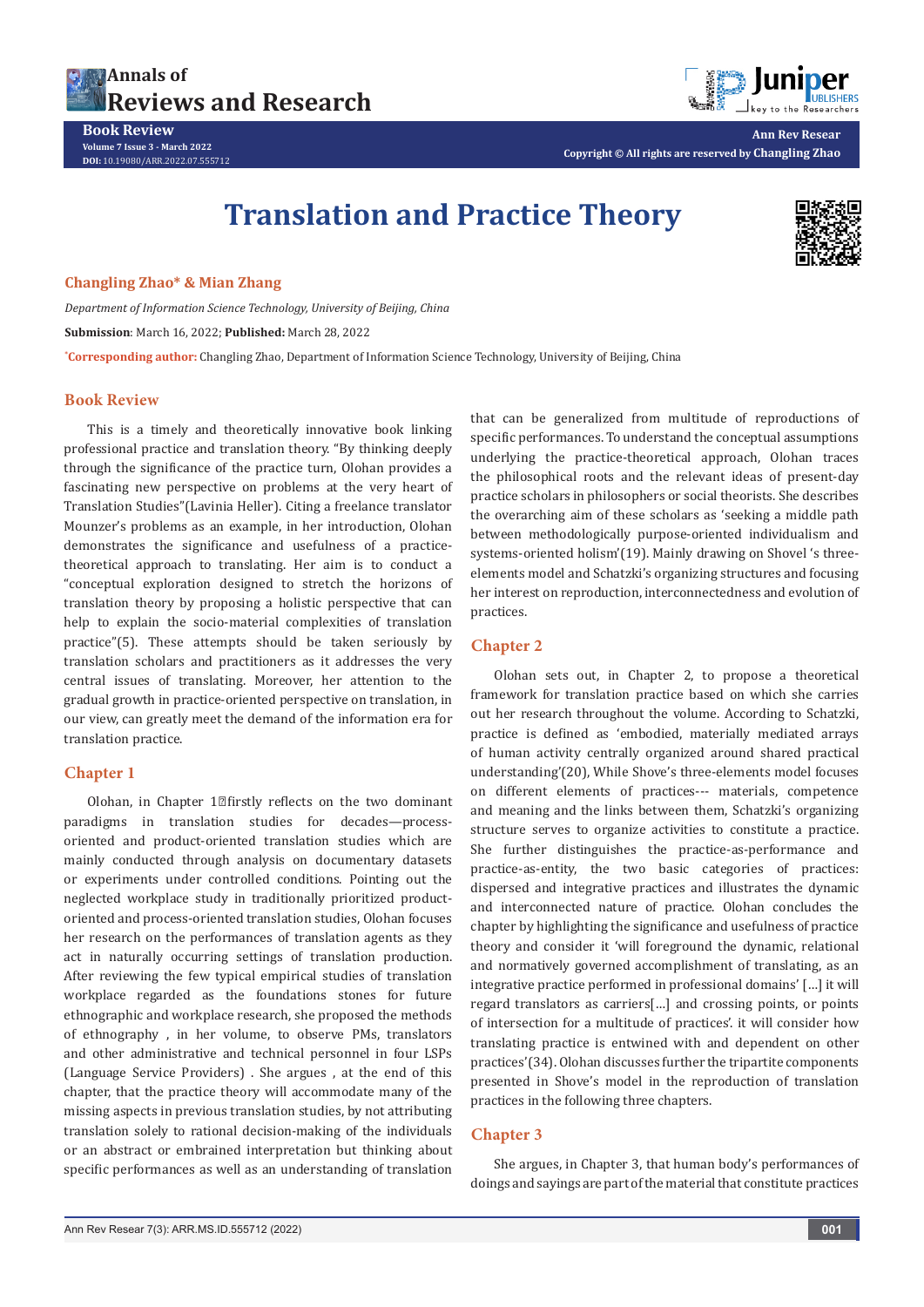elements has long been neglected in a disembodied presence or disembodied voice in translation studies such as conference and theatre interpreting. By exemplifying how translation is embodied, she claims on the one hand the body is reconfigured in and by the practice and on the other hand, the practices are reconfigured by changes in bodily performances (37). Drawing on Shove's distinctions of roles of entities, Olohan divides other materials in translation practice into three categories: infrastructure, device and resources. She concludes this chapter by exemplifying the importance of materials in configuring translation practice through analysis of the performance of TM.

#### **Chapter 4**

In Chapter  $4\mathbb{Z}$ Olohan continues to explore the second element of a practice that is called competence which she defines as 'knowing-in-practice' (2017) similar to Shove's definition of "multiple forms of understanding and practical knowledgeability" (57) and Schatzki's practical understandings. She argues that the existing models of translation competence tend to be either capacity-based assumptions of knowledge as a relatively static, encoded product or performative formulations of the attributes or capacities of an individual translator while providing little guidance or insight on the situated enactment of translating practice. She points out that a practice-focused approach frames questions about knowing around the practice such as ' asking how a practice constitutes the knowledge bases on which its continued existence depends'(59). In contrast to dualistic relationship between knowledge and practice that is conceived as theoretical, formalized and linear, Olohan proposes that the practicetheoretical understanding of knowledge is processual, relational, corporeal and emergent.

After exploring materials and competence in Chapter 3 and Chapter 4 respectively , Olohan further elaborates on the last constituent element of Shove's three-elements model. While acknowledging the broadness of Shove's concept of meaning, she structures around Schatzki's more useful notion of general understanding, rules and tele-affectivity in organizing the aspect of practice. She considers the more pertinent approach to general understanding is 'ideational elements to multiple practices' which can integrate or organize practices into cultural formations, serve to justify practice , ground and inform the intelligibility of practices. By compiling the small corpus of the promotional copy from the websites of the world's top 100 LSPs, Olohan illustrates the 'general sense' conveyed by those discursive articulations as global dimension, quality of translation services and translators configured in networks or teams, thus providing a snapshot to meanings or general understandings conveyed by the chosen LSPs. As far as rules are concerned, Olohan quotes Warde's "intermediation processes of codification and regulation by which practices are objectified" (77).

#### **Chapter 5**

She explains the "intermediation processes" as the standards of acceptable performances, rivalrous codifications and evaluation of performances She also examines the ways in which practices are codified and formalized by professional associations, standardization bodies and auditing authorities such as texts, awarding of prizes, codes of ethics or conducts. Reflecting on the practice-theoretical notion of rules and concepts of norm theory, Olohan argues that both Herman's move towards social system theory and hers to practice theory are similarly motivated to go beyond description of translation product and process and seek to identify conceptual tools to facilitate understanding the role of translation in the social world. As to the last factor in the element of meaning 'teleo-affectivity', Olohan quotes the Schatzki's structure and defines it as "ends, projects, tasks, purposes, beliefs, emotions, and moods". She also discusses the term "engagement", "motivations and emotions" by other social scholars in this aspect. As translation scholars have thus far focused to a very limited extent on such teleological or affective dimensions of translation practice, Olohan addresses the significance of the practice-theory perspective by which the effects are built into the practice

#### **Chapter 6**

Drawing on Schatzki and Shove's ideas about interconnected practices and links (or practice bundles in Schatzki's terms ) between the practices, in Chapter 6, Olohan explores the practicetheoretical concepts that can be employed to shed light on the nature of connections and interdependencies of the translation and other practices. Focusing on the interconnected practices of revising and reviewing, proofreading , editing and post-editing etc mainly carried out by LSP and the inter wining of translation with other related complex (Shove's term) or constellation (constellation) such as publishing and translator education, Olohan examines the operations of the LSP constitute the fabric of many more interconnected practices with co-dependencies that hang together to form larger constellations. She also discusses the centrality of the project management or vendor management in the actions chains which is mainly performed by the PM or the translator-PM serving at cross-points of practices.

#### **Chapter 7**

Chapter 7 takes a practice-theoretical perspective to explain the evolving practices by tracing attendants' changes in materials, competence and meaning. As part of doings of the practice of translation, PEMT (post-editing machine translation) has played a significant role in the evolving translation practice materially configured through a CAT or TM interface, higher demand for rapid evaluation of the MT for translators and shared understandings of the changing practice associated with the teleological. Motivational and affective aspects. Olohan argues that the integration of PEMT